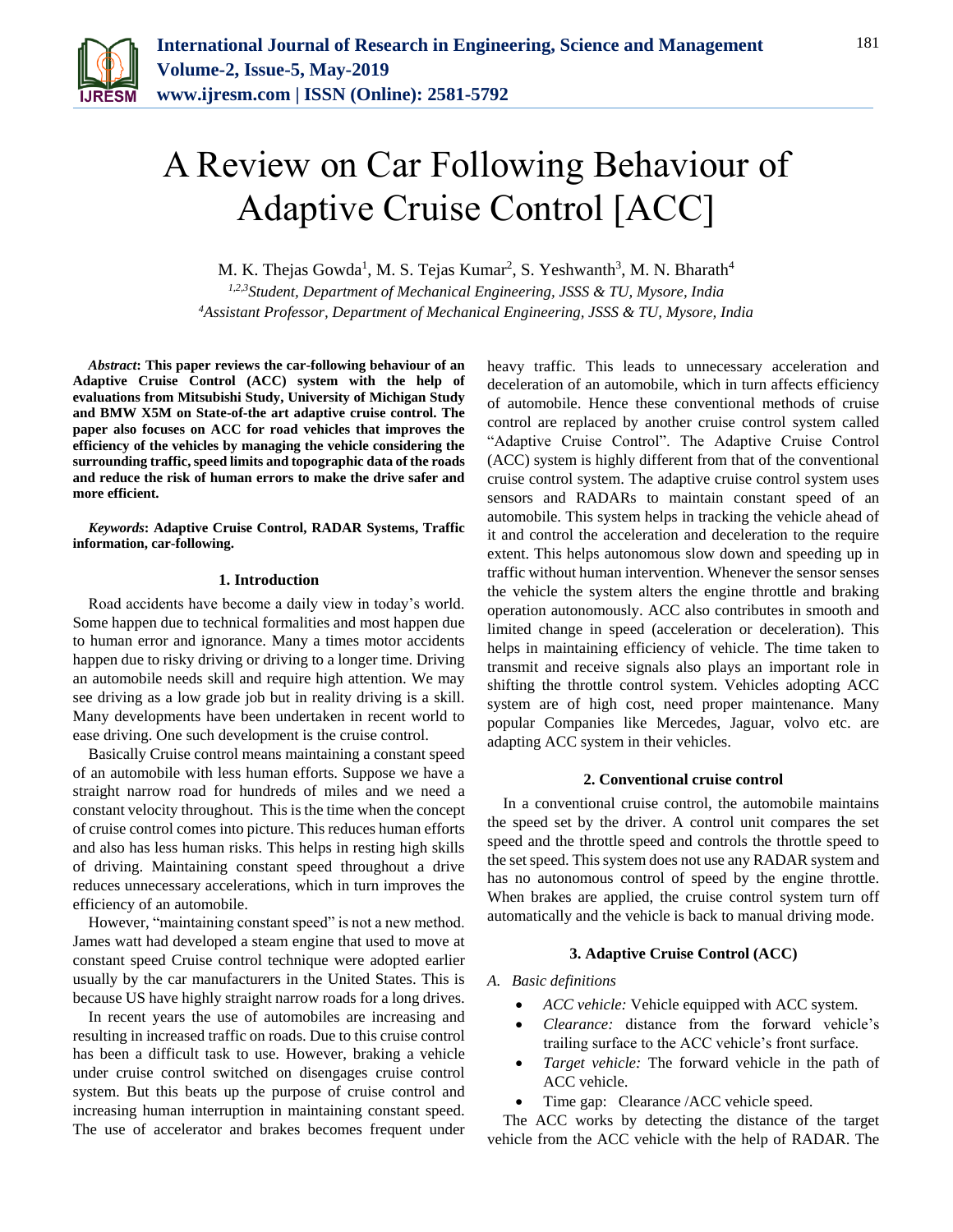

distance of the vehicle is measured with the help of time taken for the RADAR signals to transmit and receive it back after the reflection from target vehicle. While the speed is measured by the change in frequency of the received signal. The brake and throttle operation is altered with the help of these signals.

The following is an outline working of the Adaptive Cruise Control.

*ACC module:* The ACC module comprises of sensors and RADARs that transmit and receive signals. The ACC module forward the signals interpreted to the engine control module and Brake control module through control area network (CAN).

- 1. CAN (Controller Area Network): The CAN is an automotive standard network that utilizes wire buses to transmit the signals from ACC module to engine control module and break control module. The wires can carry data up to 0-8 bytes.
- 2. Cruise switch the cruise switch is mounted on the steering wheel that helps on operating the ACC.
- 3. Engine module: The engine module receives signal transmitted from the ACC module and the instrument cluster and controls the speed of vehicle by controlling engine throttle.
- 4. Brake module: Brake module decelerate the vehicle speed with the help of the signal transferred from ACC module.
- 5. Instrument Cluster: Instrument Cluster carries the command given by the cruise switch to the engine throttle.

## **4. Operation**

ACC has a similar interface as that of conventional cruise control. The driver operates the system with the help of switches on steering wheel. Also the driver has to set the time gap. Once the system is activated, the vehicle controls the speed based on the set speed. Also there are provisions of displaying text messages on displays, which can issue any emergency warning to the driver. Sensors play a vital role in adaptive cruise control. Various sensors are available for various applications. Sensors (RADAR) transmits the reflected signals to engine and brake modules so the speed can be altered.

The commonly used sensors are RADAR. However, there are following sensors options for cruise control.

#### *A. Radar*

RADAR stands for Radio Detection and Ranging. RADAR works in all weather conditions, such as heavy rain and fog. Various sets of RADAR can be incorporated that can function at a same time. The RADAR can penetrate obstacles such as tall grasses and shrubs.

## *B. Lidar*

LIDAR stands for Light Detection and Ranging. These can be used in place of RADARs as sensors. It uses a beam of Laser light at another object. The time taken for the Laser to reflect back determines the distance between the target and ACC vehicle. And variation of frequency can measure the relative speed of target vehicle with respect to ACC vehicle. LIDAR, are in use presently in place of RADAR. Advantage of LIDAR is the use of laser light that has more absorption compared to RADIO wave. The LIDAR based system are incorporated in recent trend, due to following reasons

1. It is less expensive.

2. Light beams have higher absorption than radio waves.

LIDAR based system works on a pattern similar to that of radar system function, except the use of LASER light rays in place of RADIO waves.

#### *C. Visual sensor network*

Visual sensor network is spatial distribution of smart cameras that are capable of gathering and processing of an image from variety of viewpoints. These sensors can be used in cruise control and autonomous movement of vehicle.

#### **5. Components of visual sensors network**

- 1. Visual processing.
- 2. Binary visual marks.
- 3. Guidance controller.
- 4. Guidance controller.
- 5. Car controller.

The visual sensor system comprises of a computer vision system. It is also called visual processing that tracks local information of position of vehicle. Usually these visual sensors are programmed to move only in a specified path. The specified path may have mark paintings that encodes information or data that leads the vehicle to move. The computer vision system detects these marks paintings and reads the binary visual marks to follow the path. To avoid any kind of deviation in a path, guidance controllers are used. Positioning system allows calculating the exact position of vehicle on track. Speed decision system limit the speed at which the vehicle has to move with respect to that of the visual marks. These systems adjust the speed of the vehicle by itself and do not allow any human interference for speed management. These decisions are transmitted to the can controller. Also the turning commands are set by car controller.

These systems tend to active the motors and command to the car engine and read the speed. However, adopting visual control system are costly as it uses more advance techniques.

## **6. Case study-1**

The operation of ACC system in BMW X5 was studied.



Fig. 1. Front view of BMW- X5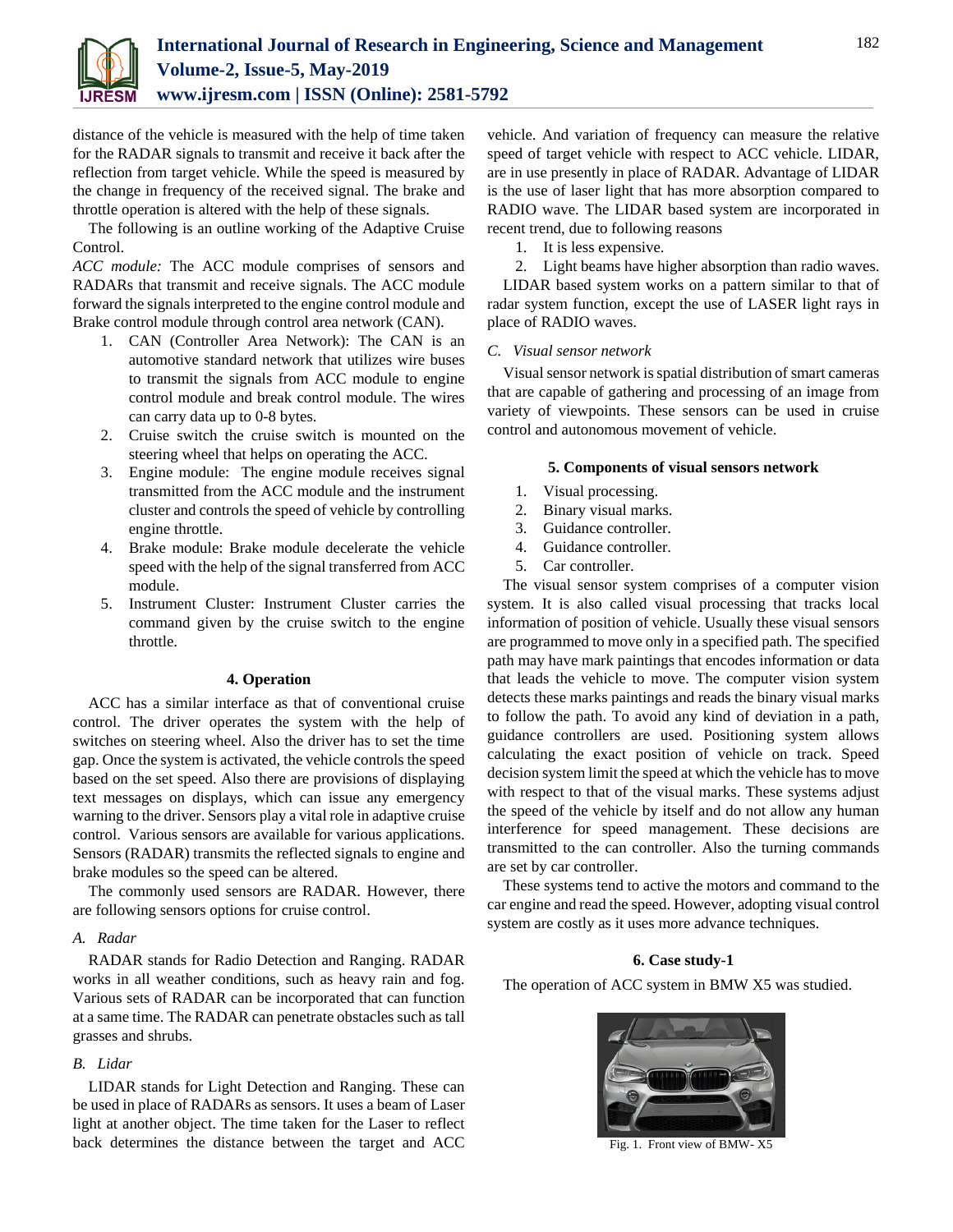

## *1) ACC requirements*

- 1. Left and right adaptive cruise control sensors.
- 2. Transmitter and receivers.
- 3. Specially designed antenna in the shape of cone.
- 4. Distance regulation module.
- *2) Map out of ACC System*

 BMW series x-5m promotes for the better communication between the traffic and driver ACC system is one of the best instances for the above statement. X-5M has 2 sensors which is stationed at the front of the vehicle under the bumper. For the impetus display has been situated at 2 places, one at wind shield and the other at display gauge. For manual control it is situated at the left side below steering wheel.

## *3) Operation*

Initially the distance regulation module plays a vital role, using radar sensors which has a range of 2m-170m.when the lane is free from other vehicles, ACC performs normal according to speed adjusted by driver.



Fig. 2. ACC Control Bar.

When the radar sensors senses the vehicle in front of it within the range. But for the effective reduction in the speed, the driver has to apply brakes. In case of the emergency, where the distance between vehicles is reduced but not speed there will be alert sound which is signaled. So from this driver is made alert. When it comes to performance of acc. It can cover widely an angle of 40degree [+-2degree], with a mean power transmission of 1mwatt.ACC has a diverse speed range varying from 30km/hr to 210km/hr.

ACC in BMW X-5M works on major principle of "stop and go". For this principle to achieve first the driver has to set a speed to maintain it as constant. Whenever the radar senses the vehicle within the range it automatically activates the "stop" function and reduces the speed till it reaches zero or till when the radar stops sensing the vehicle.



Fig. 3. ACC Radar Signals.

Once when the vehicle reaches to zero and stops, there will be still activation of the ACC system. When the radar range is cleared/when the vehicle in front starts moving the "go" function is activated and till it reaches the speed set by driver it is accelerated with constant rate of increase in speed/min. Once it achieves the speed then ACC helps in maintaining that constant speed then ACC helps in maintaining that constant speed. By this ACC made driving without a hitch and a piece of cake.

#### **7. Case study-2**

The University of Michigan Transport Research Institute (UMTR) conducted a study of the effectiveness of ACC. It involved 36 devices who drove an 88 km route during an off peak hour. Both velocity and braking of all participants were analysed for velocities above 88km/hr. Number of statistical difference were observed between ACC, CCC and manual driving. The mean no of break applications was found to be statically different with 5-8 application for manual driving, 11.3 for CCC and 74 for ACC DRIVING. The study also demonstrated that drivers tend to be moving accelerator pedal continuously with a ratio of standard deviation to the mean of approximately 0.43 at high way speeds. To the extent that the benefit of removing this effort greatly reduces the driver's work, the ACC system leads to safer s well as pleasant driving.

The Mitsubishi corp. conducted vehicle tests considering the effects of ACC on headways distance distribution and driving load. The study considering the distance headway distribution at speeds of 80 to 100 km/hr and conclude that the use of ACC reduced the headway variability relative to manual driving. Furthermore, the study demonstrated that manual driving occasionally experienced headways under 25m. The study also compared the frequency of accelerator pedal press, acceleration/deceleration cruise control switch, brake pedal between ACC and CCC. The results of testing indicated a reduction of driver operation with the ACC systems.

| Table 1                              |     |            |
|--------------------------------------|-----|------------|
| Mitsubishi driving load test results |     |            |
| Operation                            | ccc | <b>ACC</b> |
| Acceleration pedal                   | 12  |            |
| Acceleration/deceleration            | 85  |            |
| Brake pedal                          | 18  |            |

#### **8. Conclusion**

A review on Adaptive Cruise Control based on few studies was conducted. It has been understood the effectiveness of carfollowing improves significantly with the assistance of ACC. The comparison between ACC assisted driving and manual driving with objectives such as the frequency of acceleration/ deceleration, efficiency of the vehicles and safety has been noted. These studies indicate that ACC makes the drive safer. Further research on the subject of ACC could set a new benchmark on road safety and automation of driving vehicles.

#### **References**

[1] Rohan Kumar, Rajan Pathak. "Adaptive cruise control–Towards safer driving experience", Journel of scientific and research, August 2012.